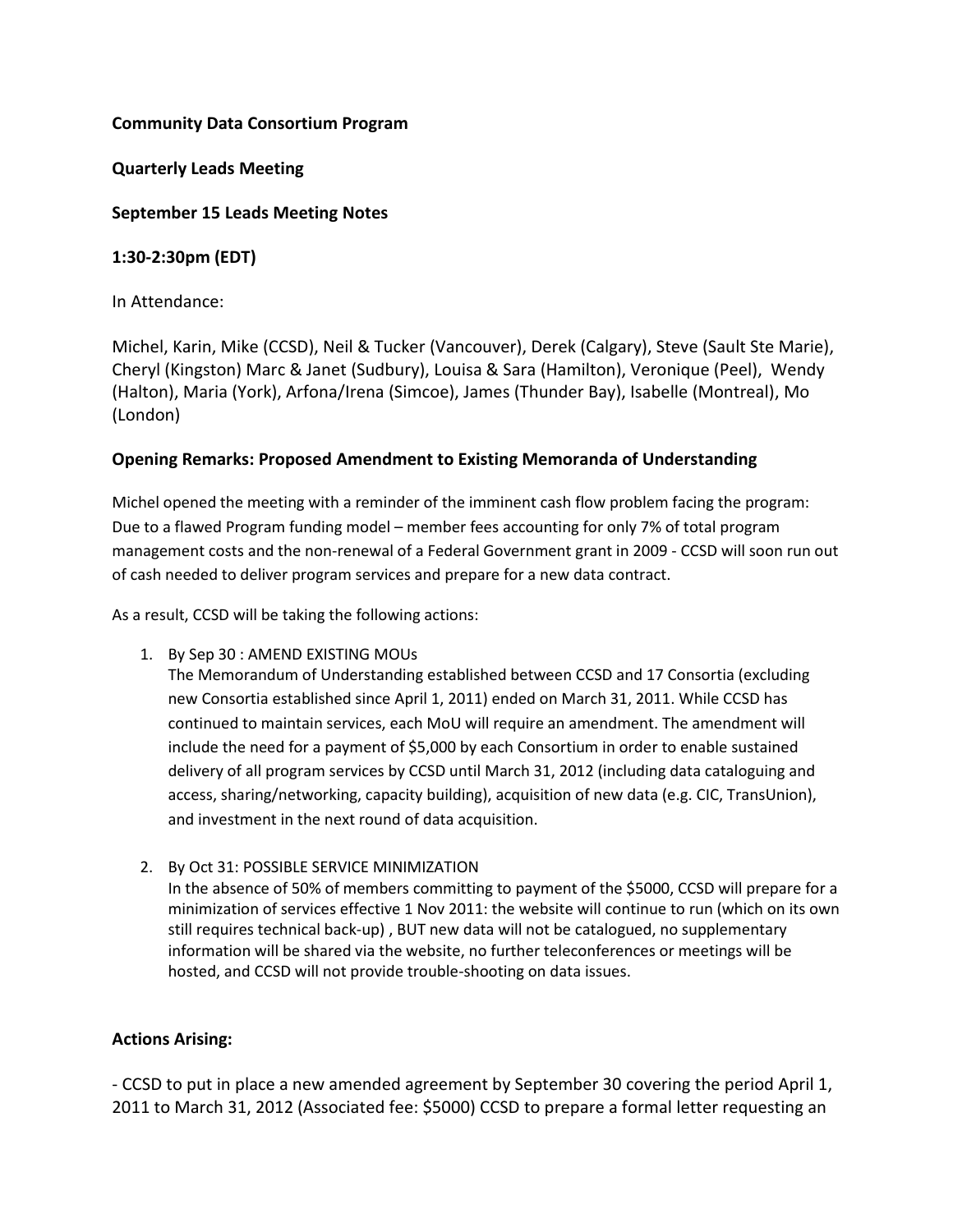amendment to the existing contract and a supplemental fee of \$5000 to be prepared and distributed by September 30.

- CCSD to prepare a new draft contract for 2012-2017 by September 30 for review by leads. The new contract will exclude pricing for acquisition of Census/NHS data. A draft version will be circulated by September 30 with the final version replacing the current amended agreement, which is to run until March 31, 2012.

- Ensure that there is as little delay as possible between release of data from Statistics Canada and availability in the Consortium Catalogue (e.g., Labour Force Historical Review and Survey of Household Spending)

- Ensure that no data gaps exist in the next contract/data order. Derek pointed out that the June 2011 Canadian Business Patterns release was not included in the previous contract.

- Information re: Envision to be forwarded by Veronique (Peel) to other leads.

- CCSD to ensure that a report from Steering Committee will be a standard item on subsequent Leads Quarterly Meeting Agendas

- Michel (CCSD Consortium Program Manager) will participate in all Leads Quarterly Teleconferences, while Peggy (CCSD President) will participate in all Steering Committee calls. Leads would like Peggy to participate in at least one of the Leads Quarterly Teleconferences, as well as the Leads face-to-face meeting.

- Terms of Reference for both Leads and Steering Committee to be updated and filled out.

- Michel to send out information on panel for November 2011 Ontario Municipal Social Services Association (OMSSA) Policy conference. This year's theme is Human Services Integration. With Arfona's help, CDC was able to connect with OMSSA. As a result, CCSD will be co-hosting a Panel Session at the conference on Using Data to Support Human Services Integration. Consortium members interested in joining the panel on data use should contact Michel.

- **Information required from all leads: Specific contact information for prospective new consortia and provide recent examples of data use (e.g. mapping, reports or projects). These will also be asked of all members during the survey.**

- Next special call to discuss Draft Contact: October 20, 1:30-2:30 EST

- Next Scheduled Leads Quarterly Meeting: December 15, 2011, 1:30-2:30 EST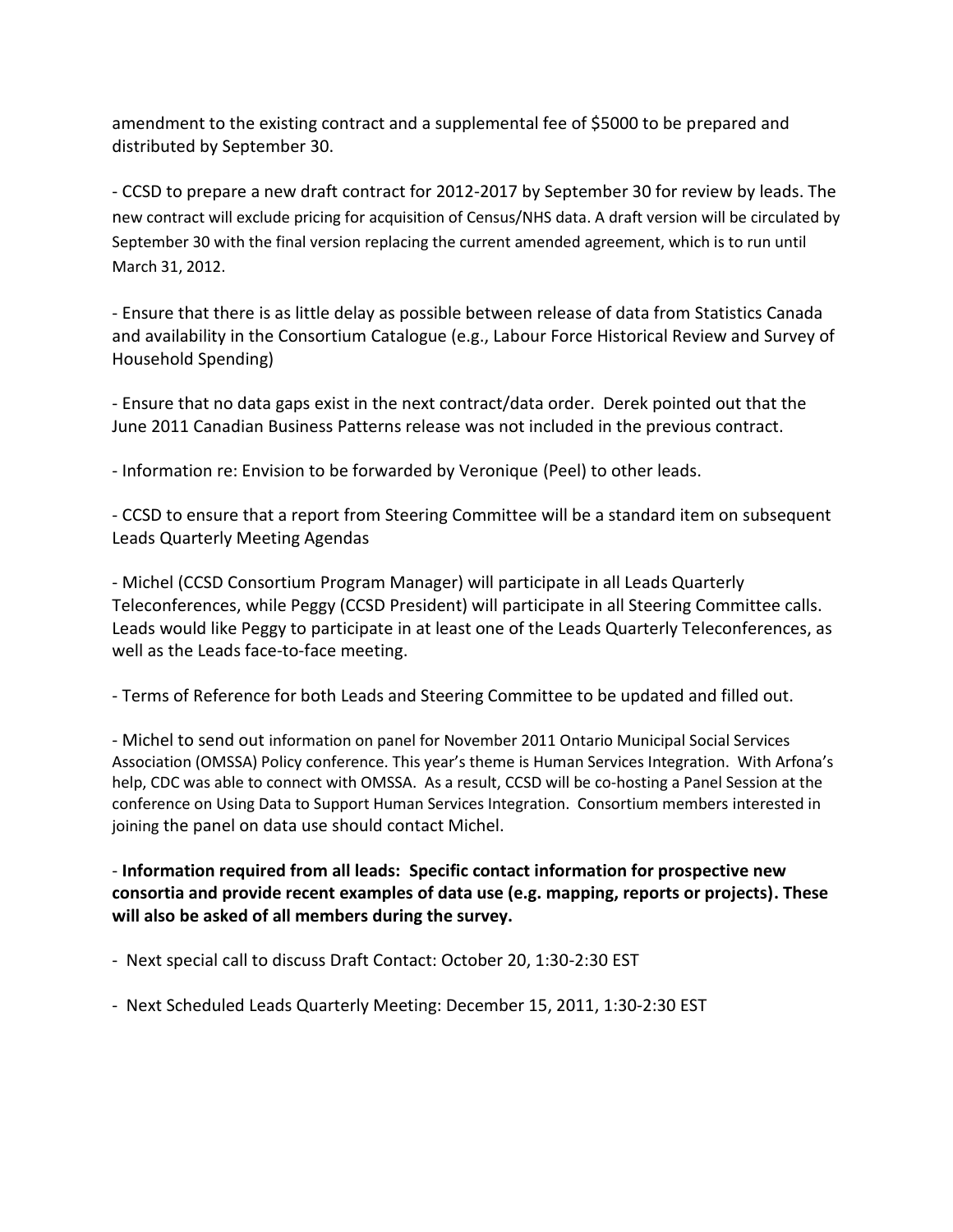# **Discussion on Contract Amendment**:

- Request for funding needs to be formal (Tucker)

- In the case of Simcoe, the request will have to be proposed internally as a 2012 budget item (Arfona)

- Justification needs to be clear and contractually based (Mo)

- For contract amendment: Need to clearly communicate what the fee is and what it is for. The three elements of what this fee covers - gap in contract admin fees, data gathering for next round, posting new data tables e.g. TransUnion) - need to be clear.

- Add paragraph on the work that goes on to acquire high quality product for next round (Arfona)

- Provide specific list of products that we are investigating (Wendy)

- Maria (York) needs 4-6 months to finalise a new data contract (not the amendment to the existing agreement)

- Since it was an inception meeting, the Steering Committee meeting of Tuesday Sept 13 did not deal with the issue of contract amendments. In future meetings, Steering Committee will be consulted and will offer guidance on these matters.

#### **1. Introductions**

Welcome to New Consortia:

STC has approved four new Community Data Consortia:

- 1. Kingston Frontenac Lennox & Addington. Lead: United Way of Kingston, Frontenac, Lennox and Addington
- 2. Sudbury. Lead: Social Planning Council of Sudbury
- 3. Thunder Bay. Lead: District of Thunder Bay Social Services Administration Board
- 4. Saint John NB (includes Moncton and Fredericton). Lead: Saint John Human Development Council
- Welcome to new Acacia staff (Karin Kronstal) Karin Kronstal is a program coordinator and research analyst at Acacia Research and Consulting, providing outreach support to the Community Data Consortium. Karin's experience

encompasses a range of clients from the public and not-for-profit sector, including the

Government of the Northwest Territories, Halifax Regional Municipality and Dalhousie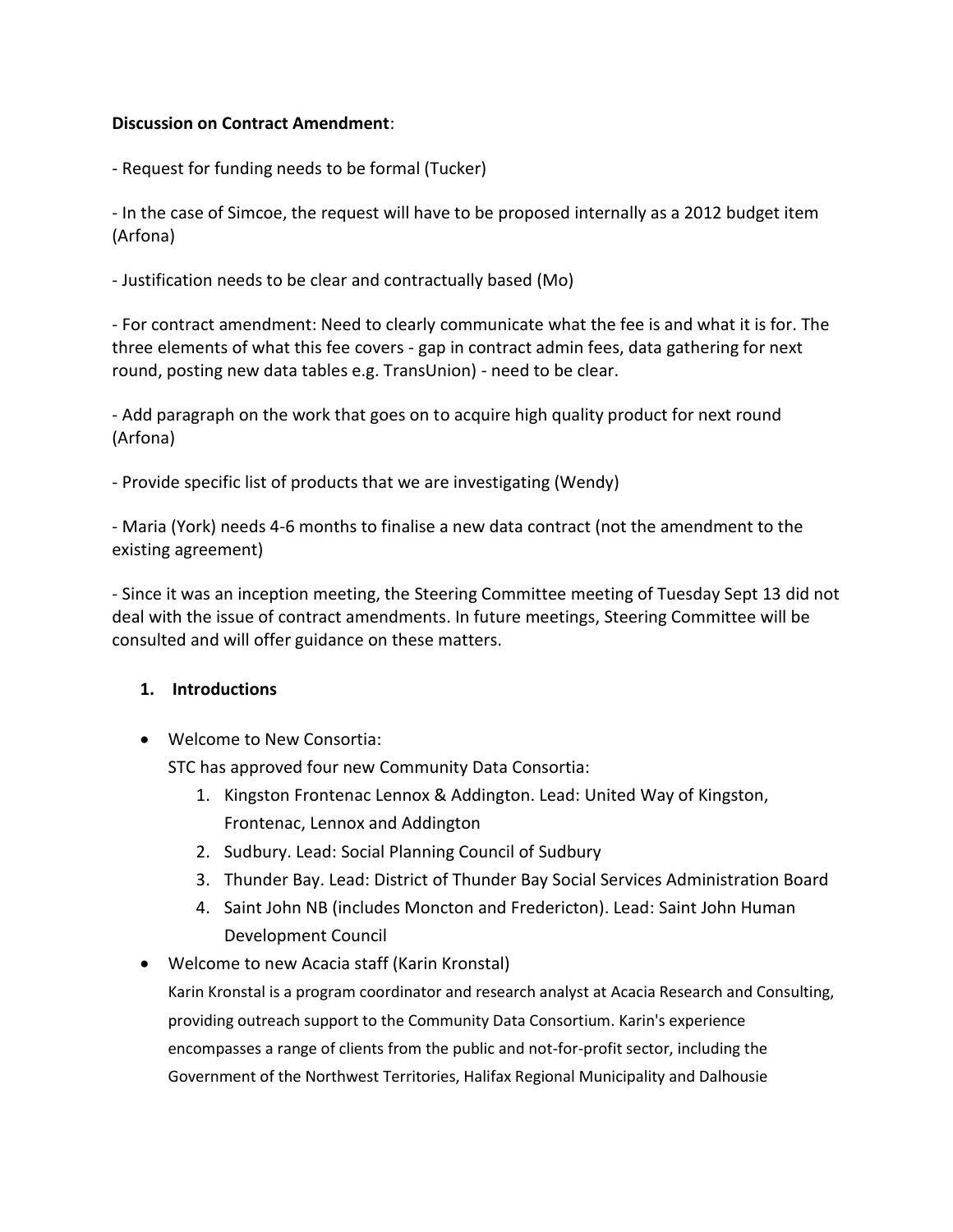University School of Planning. Karin holds a Bachelor of Arts in international development from McGill University and Master of Planning from Dalhousie University.

# **2. Sustain program delivery to close to 1,000 data users in over 350 organizations across Canada**

Some new metrics as of September 15:

- Number of registered data users: 1,004
- 298 member organizations recognized by STC
- 21 Community Consortia approved by STC: 19 regular consortium, 2 urban poverty projects
- Website migration to a new host in progress
- Remaining data to be delivered from the 2008-2012 contract are listed on the following page:<http://communitydata-donneescommunautaires.ca/node/7541>

#### **3. Negotiate a new Data Agreement**

- StatsCan under pressure to disseminate data as opposed to recover costs. However, specifics of this change are not clear yet.
- September 30: a milestone data for receiving a response from StatsCan & CMHC regarding pricing for small area data sets
- CCSD has received a Partnership Proposal from Environics Analytics Private sector focused on enhanced data sets using Census and National Household Survey etc. Questions regarding what value added product would be, exactly.
- StatsCan data Census data first release is scheduled for February 1, 2012. CCSD to clarify when customized Census data sets will be ready.

#### **4. Expand the number of Consortia**

- Quebec consortium development in progress based on discussions with Jean Isseri and Montreal Consortium
- CCSD looking for recommendations from Consortia members on prospective new members
- CCSD is adding presentations on use of data by consortia members

#### **5. Broaden the supply of data**

- Plans for data purchase (Attach Presentation)
- Survey of needs planned for Fall 2012
- Custom Geography update: